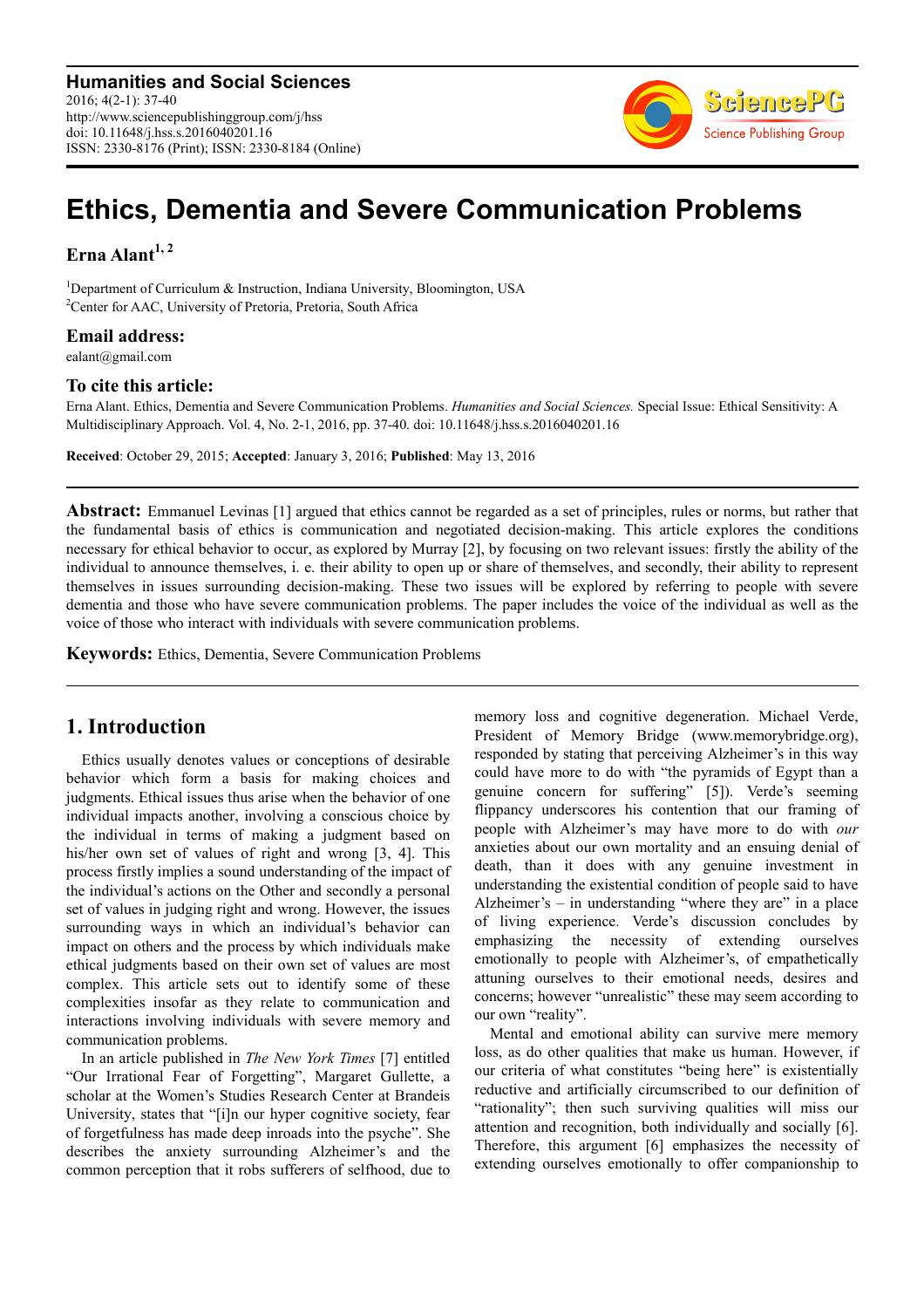people with Alzheimer's and to reflect on the ethical issues entailed in our perceptions of Alzheimer's and how these impact on the lives of the individuals and families involved.

Considering that families differ significantly in terms of how they view and respond to people with Alzheimer's what is the ethical way for professionals and families to deal with those who systematically lose their cognitive (in particular memory) abilities? Jeffrey Murray [2] in *Face to Face in Dialogue* describes ethics and communication as a transformation from "the ethics of communication", where one has a set idea of what is ethical or not, to "the communication of ethics", in which one accepts that ethics fundamentally requires communication and negotiated decision-making. The philosopher Emmanuel Levinas [1] argued that ethics cannot be conceived of as a pre-existing set of principles, rules or norms, but that they are instead a moral summons that is elicited from outside of an individual and that unsettles the individual's principles, rules, norms and ways of seeing the world. Levinas asserts that one's responsibility for the Other is infinite, and therefore ethics necessarily originates or comes from the external. One, therefore, has an obligation to engage with alterity. This approach to ethics emphasizes the responsibility to engage "the Other", which in this Alzheimer's scenario is not only the family, but also the individual with Alzheimer's. In the case of Alzheimer's (and individuals with severe communication problems) this approach implies one's responsibility to engage with the affected individual in exploring the ethical solutions to issues. How then does one act ethically if a person has a severe memory and/or communication problem?

*There are two relevant issues here:* firstly, what are the conditions that are required to allow a person with Alzheimer's to participate or, to use Levinas' term, "announce" themselves? And secondly, if an individual has severe memory loss are they able to represent themselves adequately?

Murray [2] discusses the conditions necessary for "ethics" to occur. He states that the prerequisite for ethical behavior and decision-making to occur requires resources for communication, for its *effective announcement*. "Announcement", here, refers to the processes of opening up or the sharing of oneself in order to engage with others. This "announcement or call" often requires effective communication strategies in order to be heard over cultural assumptions, stereotypes, prejudices and prejudgments. Therefore, a call for ethics should form the starting point of an interaction with others; while also requiring an understanding of the communication process necessary for ethical behavior to occur. Rather than simply preceding communication, ethics is reconceived as an announcement that is dependent upon communication. It requires an awakening or resuscitation from suffocating prejudice and prejudgment, hence *the communication of ethics*. In our scenario, this would require that we engage the person with Alzheimer's, regardless of the difficulties involved in facilitating participation on *their* terms, i. e. "where they are

at". Clearly, this engagement could be dramatically different from their past interactions prior to developing Alzheimer's. But then, could this apparent "los[s] of selfhood" [7] not make it impossible to ascertain what the person really wants?

## **2. "Being with" and Communication**

Murray [2] refers to the paradoxical nature of Levinas' theory: first that "the face" (in French, *visage –* used to signify not the body, but the living presence of another person, the "being") appears, and second that justice is possible. The face of another can never appear (i. e. one can never fully understand the other) it also cannot be reduced to the self's perception. In this sense, the face does not appear; though at the same time, the face does appear (albeit in a limited way). It appears, but never as an object for knowledge. It appears not as knowledge (in the past tense, as something to be "said"), but in the "being" (engaged in the present, in the act of "saying") or moment of approach. The face to face encounter is therefore not an attempt of the self or "I" to know the world, but rather a calling to which the "I" must respond. Access to the face is not through perception or knowing, but through a call which is "straightaway ethical", i. e. the conscience to know that others need to be engaged.

In our application to Alzheimer's this implies firstly, in that "the face" or the living presence of another is not easy to define, as individuals are complex and the individual's self is multi-dimensional. Getting to know someone, developing companionship, is thus not contingent on "knowing or understanding" the person, but rather on "being" with them. While an object presents itself to consciousness; persons present themselves to the individual's *conscience* as a moral summons. So the face of the Other does not appear as something to be known; rather it appears as a summons to be acknowledged and engaged. Murray [2] describes how communication has often served to overwrite the face, and how communication might serve to recover it. Communication can mask, and become rhetoric that overshadows the self. Similarly, however, the capacity for rhetoric to challenge and disrupt cultural discourses does not "announce" the face, but rather lifts the veil (factors that obscure our perceptions) to allow us to encounter the Other. This highlights the necessity of engaging with the person with Alzheimer's, even though it could be difficult and uncomfortable.

*How then is justice possible, if it is to be negotiated in this context?* "If I am alone with the Other, I owe him everything; but there is someone else. There is thus a necessity to moderate this privilege of the Other" [2, p xii]. Although Levinas stresses our responsibility to the Other, he highlights at the same time that there are *other* Others (in French, *le tiers,* or the "third party"). The fundamental fact that one is obligated to the Other is not open for debate, and one cannot elude or escape that obligation. But the definition of the Other clearly also includes more than just the individual and family. In fact, it reaches further to include the broader definition of "other"; in our example this constitutes the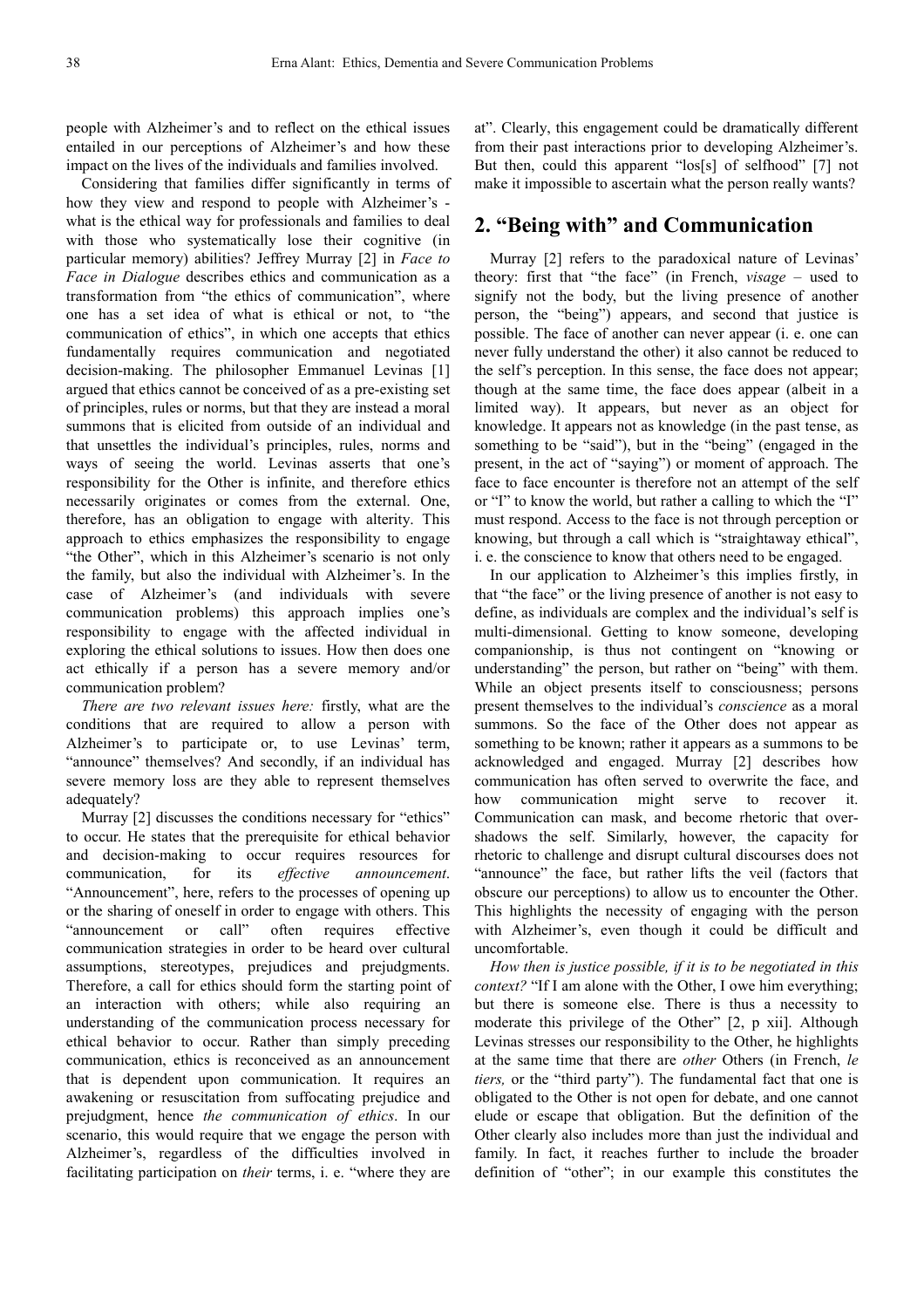broader societal perception of Alzheimer's.

From the above discussion, it becomes evident that the engagement of individuals and "others" is pertinent for ethical or just action to occur. However, what is equally, if not more, evident is how difficult this process of communication can be. In this regard, Levinas again differentiates between rhetoric and discourse. Rhetoric is self-serving and manipulative, promoting the self over the Other. The problem is not that it is false, but that it is partisan, remaining trapped within the self's own "point of view". This self-centeredness is a problem, even if it is not conceived of as being intentionally manipulative in that it inhibits or denies "genuine conversation" (discourse), an original relation with an "exterior being" [2, p. 51]. The Other is able to express himself in discourse without having to limit himself to a particular point of view. It is, therefore a genuine form of communication, a way of experiencing the Other without reducing, negating or totalizing the Other's otherness. Levinas expands on these ideas by describing eloquence and everyday language. Eloquence or stylistic aspects "seduces the listener in comparison with the straightforwardness of everyday speech" [2, p. 53); thus Levinas differentiates between distorted and undistorted forms of communication. To be ethically responsive, communication must be initiated by the "undistorted first word of the Other", authentic expression devoid of manipulation – in whatever way this expression manifests and in whatever form it takes.

A problem with this approach is, however, that the means of communication is not so easily distinguished from the ends they can achieve. Neither rhetoric nor eloquence are inherent enemies of ethics – ineloquent language can silence people as effectively as stylistic language. The real issue relates to how rhetoric and dialogue might facilitate the acknowledgement of and engagement with the Other. So rather than distinguishing between rhetoric and conversation or everyday language and eloquence, the challenge that Murray [2] identifies relates to how communication can identify, challenge, and reconstitute itself to more adequately acknowledging and engaging the Other.

One of central issues in "communication of ethics" relates to the ability to "be with" the Other in a way that allows one to engage not only on an emotive level, but also as a means to allow the face of the Other to appear; thus for the Other to share of him/herself to allow for justice to occur. The ability to be emotively with another is therefore not sufficient. The Other also needs to "announce themselves", or in more practical terms, be able to express themselves, sharing thoughts and ideas to allow others to see the face appear. It is towards this aim that the field of Augmentative and Alternative Communication (AAC) promotes the use of infrequently used modes of communication (e. g. manual signs, low-tech communication boards and communication technology) to allow people with severe communication problems to supplement their existing communication skills to enable them to communicate more effectively [8]. Central to the use of tools and strategies to supplement the existing

communication of people who have severe communication problems is the extent to which these methods can influence the messages sent by the individual. Authorship, and its attendant complexities, becomes particularly relevant in cases where individuals have severe disabilities and need to be physically supported by another (facilitator) in an attempt to assist the person to formulate messages.

## **3. Facilitated Communication, Authorship and Justice**

The issue of authorship of communication became of particular concern with the implementation of a strategy, *Facilitated Communication* (FC) which was first introduced and widely used by Rosemary Crossley (Australia) and subsequently by Douglas Biklen (Syracuse University, US) in the 1990s [9]. FC is a strategy in which physical, communicative and emotional support is provided by a facilitator, to assist individuals with severe disabilities to identify symbols (e. g. letters and graphic symbols) to communicate.

Experimental research on FC has focused almost exclusively on issues related to validation and authorship [9]. These studies rely heavily on blind procedures in which communicators are asked to convey information in ways that preclude facilitators from influencing message content. The results of this research have consistently failed to support the validity of Facilitated Communication, providing examples of facilitators who unknowingly influenced the content of the messages. The facilitators generally believed that the messages were conveyed by the user. Janyce Boyton [10] a past facilitator, wrote an article entitled "Facilitated Communication – What Harm It Can Co: Confessions of a Former Facilitator" in which she described the process through which she got involved in the use of FC:

In the beginning, I noticed my own movements. I felt that there were instances when I moved the child's arm, but I attributed it to my novice status and renewed my efforts not to influence the child's communications—as if wanting it to happen would make it so. The ed tech and I began seeing signs that FC was ''working.'' We got ''yes'' or ''no'' answers, obtained by supporting Betsy's arm as she pointed to a letter board, and short 3–4-word sentences. I felt, for the first time, that I was making a connection with a student who had proved one of the most difficult on my caseload. We were convinced that these messages were coming from the child—in part because, the more practice we had as facilitators, the more fluid the ''communications'' became. At times, Betsy even reached for my hand when I offered it. Her seeming willingness to facilitate strengthened my belief that she wanted to participate in the activity and that FC was helping her to say what she wanted to say. [10, p. 4-5].

Boyton further describes her agony in having to come to terms with the fact that there was no clear evidence that supported any intentional communication by Betsy. Approximately 15 years after the first issues arose with